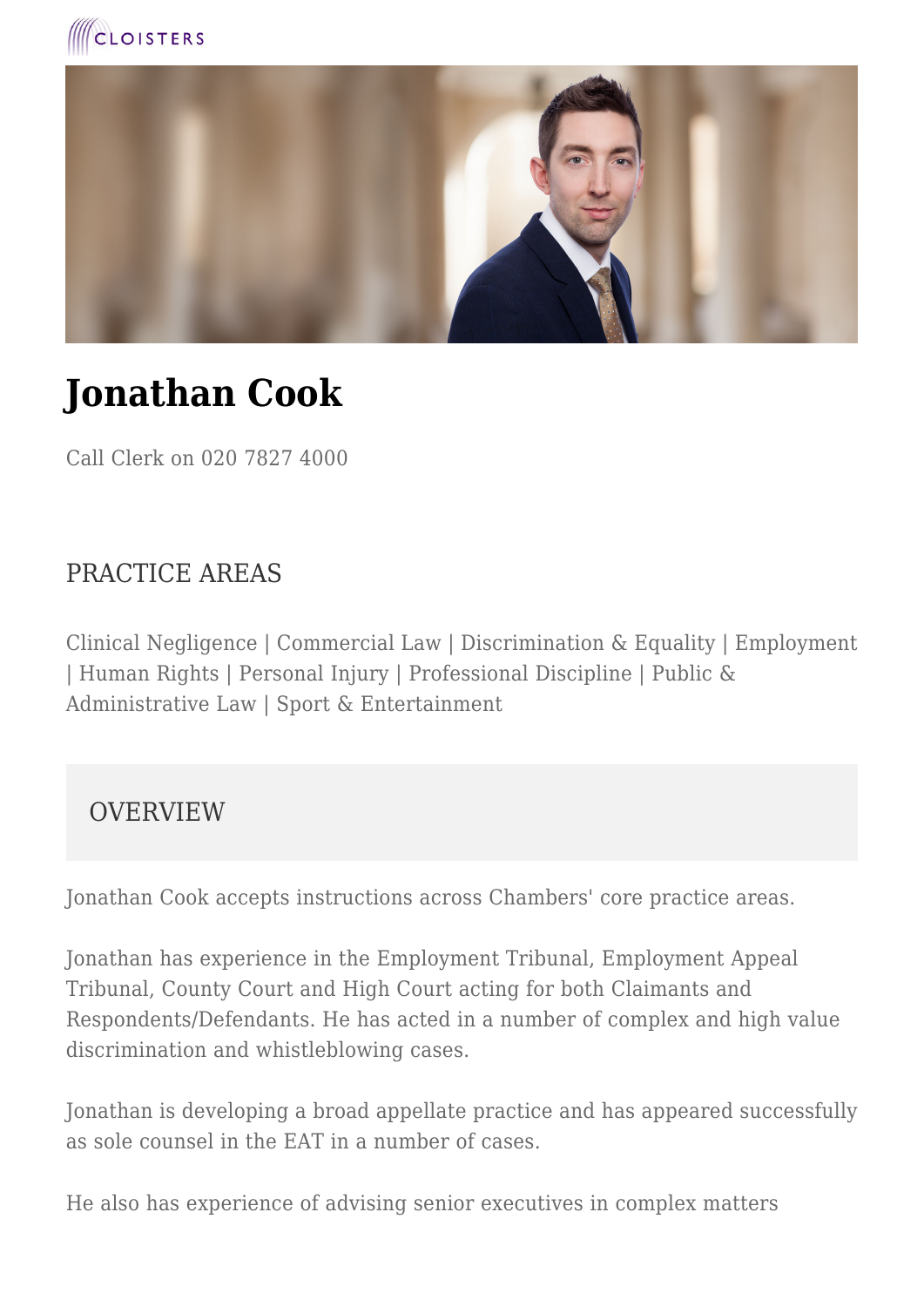# **ICLOISTERS**

including conflict of laws and share scheme rules.

Jonathan acts in personal injury and clinical negligence cases, including fast track and multi-track claims. He also assists with catastrophic injury cases. He is currently instructed as second junior counsel, led by Michael Rawlinson QC and Daniel Lawson, in High Court claims brought by firefighters injured in the Grenfell Tower Fire.

He is frequently instructed to appear against more senior opponents, including Queen's Counsels.

Before coming to the Bar, Jonathan undertook a PhD in Politics and International Studies at the University of Cambridge, where his research focused on US politics and foreign policy during the Cold War. He combined his studies with a career as an international track and field athlete, representing England at senior international level in the 800m and finishing 6th in the 1500m at the 2016 UK Olympic Trials. Currently, he referees rugby union at National League level for the RFU.

### AWARDS

Inns of Court Gray's Inn, David Karmel Entrance Award for the GDL (2014)

Gray's Inn, Bedingfield Scholarship for the BPTC (2016)

University of Cambridge Jesus College Foundation Scholarship (2008)

Sir James Knott Bursary (2009)

CHESS PhD Scholarship (2010)

Sir Arthur Marshall Scholarship (2013 and 2014)

Research Awards Gerald R. Ford Foundation Scholarship (2009)

Dwight D. Eisenhower Foundation Scholarship (2011)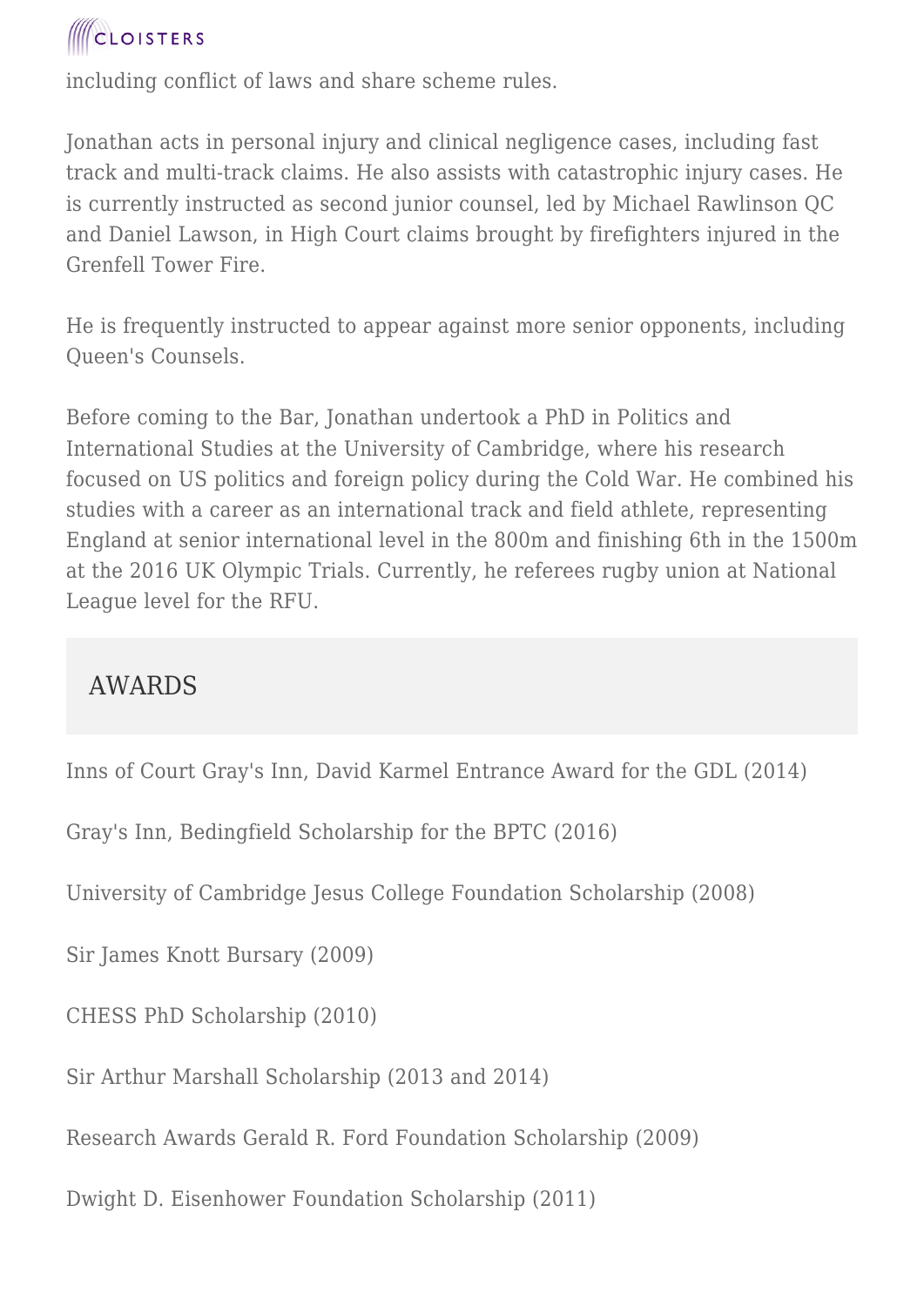# **CLOISTERS**

Northumbria University Ward Hadaway Prize – best GDL performance by a distance learning student (2015)

Bond Dickinson Prize – best overall GDL performance (2016)

Northumbria Law School Ben Hoare Bell Contribution Roll (2016)

Trinity Chambers Prize – best overall BPTC performance (2017)

Zenith Chambers Prize – best BPTC performance in Opinion Writing (2017)

Northumbria Law School Dean's Award for the BPTC

### APPOINTMENTS AND MEMBERSHIPS

Industrial Law Society

Personal Injuries Bar Association

Employment Lawyers Association

### QUALIFICATIONS

BA, History, University of Cambridge, 2008 (First Class)

MPhil, Historical Studies, University of Cambridge, 2009 (Distinction Equivalent)

PhD, Politics and International Studies, University of Cambridge 2015

GDL, Northumbria University, 2016 (Distinction)

BPTC, Northumbria University, 2017 (Outstanding)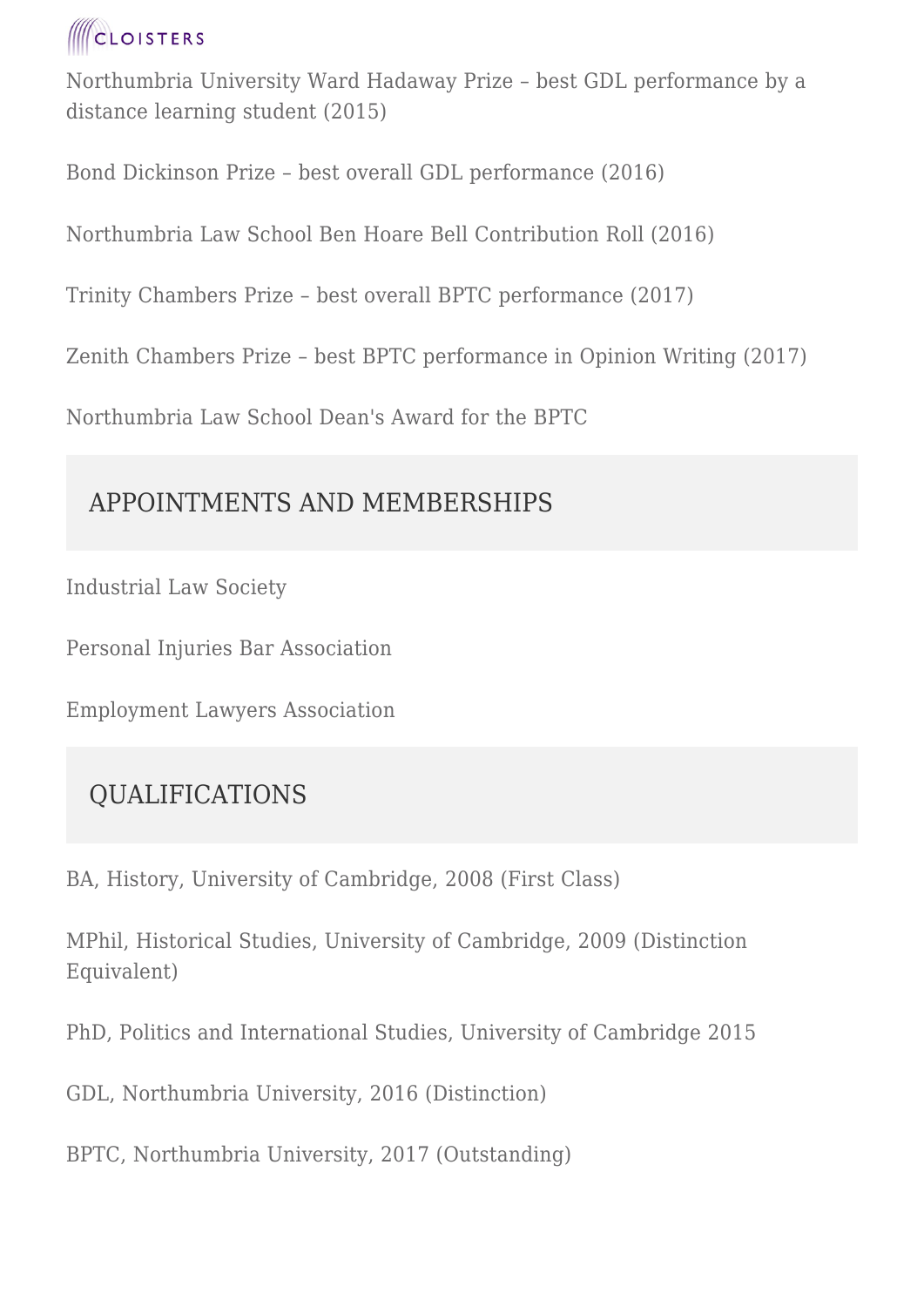### PUBLICATIONS AND TRAINING

Chapters on "Proof of Negligence" and "Human Rights" in Lewis and Buchan (eds.), Clinical Negligence: A Practical Guide (forthcoming, 2019)

"Morrisons' Liability for Rogue Employee: an Apple of Discord", PLC Magazine, December 2018

#### HIGHLIGHT CASES

**Jagex Ltd v McCambridge [2020] IRLR 187, EAT – Successful representation of the Claimant in the EAT. Resisted the Respondent's appeal against the Tribunal's approach to contractual construction and findings on wrongful dismissal and Polkey. A narrow point on contributory conduct was remitted to the same Tribunal.**

**Sanha v Facilicom Cleaning Services Limited UKEAT/0250/18 – Represented the Claimant at first instance in successful claims for unfair and wrongful dismissal, unlawful deductions from wages and unpaid holiday pay. Successful appeal to the EAT against the Tribunal's findings on contributory conduct and mitigation on a number of grounds including perversity. The EAT substituted a finding that the Claimant was entitled to his compensatory award in full. The Respondent's crossappeal was dismissed.**

**Josic v Alto Automotive Ltd UKEATPA/0656/18 – Represented the successful Respondent in the Claimant's appeal against Registrar's Order. The EAT held that the strict application of time limits for lodging a notice of appeal to a litigant in person did not infringe Article 6 ECHR.**

**Kul v Home House Ltd – Successfully represented the Claimant in a disability discrimination and unfair dismissal claim which involved a number of complex legal issues, including the applicability of the doctrine of frustration in cases of long-term absence. Respondent represented by Queen's Counsel.**

**X v Y – Succeeded at trial on liability in a disability discrimination claim for a Claimant who suffered an exacerbation of his PTSD as a result of the Respondent's handling of a redundancy process. Substantial six figure settlement prior to the remedy hearing.**